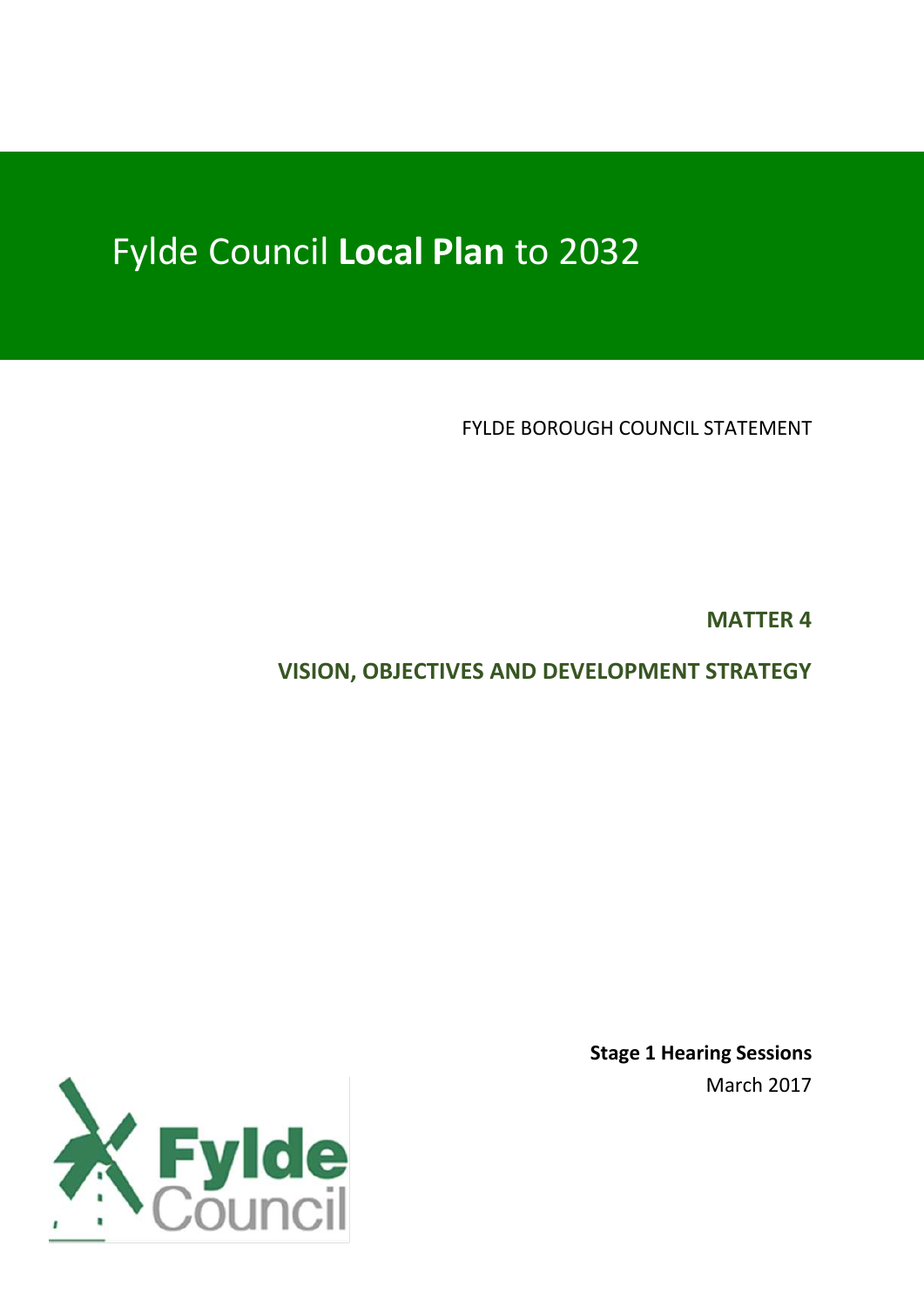## Content

| <b>Matter 4</b>                                                                                                                                                                                                                    | <b>Vision, Objectives and Development Strategy</b>                                                                                                                                                                                                                                                                                                           | Page |  |  |
|------------------------------------------------------------------------------------------------------------------------------------------------------------------------------------------------------------------------------------|--------------------------------------------------------------------------------------------------------------------------------------------------------------------------------------------------------------------------------------------------------------------------------------------------------------------------------------------------------------|------|--|--|
| Issue 7 - Have the vision and strategic objectives within the Plan been positively prepared; are<br>they justified and consistent with national policy and can they realistically be achieved?                                     |                                                                                                                                                                                                                                                                                                                                                              |      |  |  |
| 26.                                                                                                                                                                                                                                | Does the Plan set out a positive vision for the future development<br>of the area? Are the changes proposed to the vision by the Council<br>as additional (minor) modifications necessary for reasons of<br>soundness?                                                                                                                                       |      |  |  |
| 27.                                                                                                                                                                                                                                | Have the strategic objectives within the Plan been positively<br>prepared and are they suitably framed? Does the addition of a<br>further objective to strategic objective 3 as proposed by the<br>Council as an additional (minor) modification have any implications<br>for other parts of the Plan? Is this change necessary for reasons of<br>soundness? |      |  |  |
| Issue 8 – Does the overarching development strategy for the Plan present a positive<br>framework which is consistent with national policy and will contribute to the achievement of<br>sustainable development within the Borough? |                                                                                                                                                                                                                                                                                                                                                              |      |  |  |
| 28.                                                                                                                                                                                                                                | The Plan states that the development strategy locates 83.6% of<br>housing developments within the four strategic locations over the<br>Plan period and 9.7% in non-strategic locations.                                                                                                                                                                      |      |  |  |
|                                                                                                                                                                                                                                    | Is this strategy and the distribution of development<br>a.<br>within the Plan period justified? Are the strategic and<br>non-strategic locations soundly based and supported by<br>robust evidence?                                                                                                                                                          |      |  |  |
|                                                                                                                                                                                                                                    | b.<br>Will the development strategy achieve the Council's<br>vision and strategic objectives and deliver sustainable<br>development for Fylde?                                                                                                                                                                                                               |      |  |  |
|                                                                                                                                                                                                                                    | Is the development strategy clearly defined within the<br>c.<br>Plan? Does Policy DLF1 clearly set out the distribution of<br>development?                                                                                                                                                                                                                   |      |  |  |
| 29.                                                                                                                                                                                                                                | Is the settlement hierarchy set out in Policy S1 justified? Does the<br>evidence suggest that some settlements should be placed at<br>different levels within the hierarchy? If so, what implications<br>would this have, if any, on the development strategy?                                                                                               |      |  |  |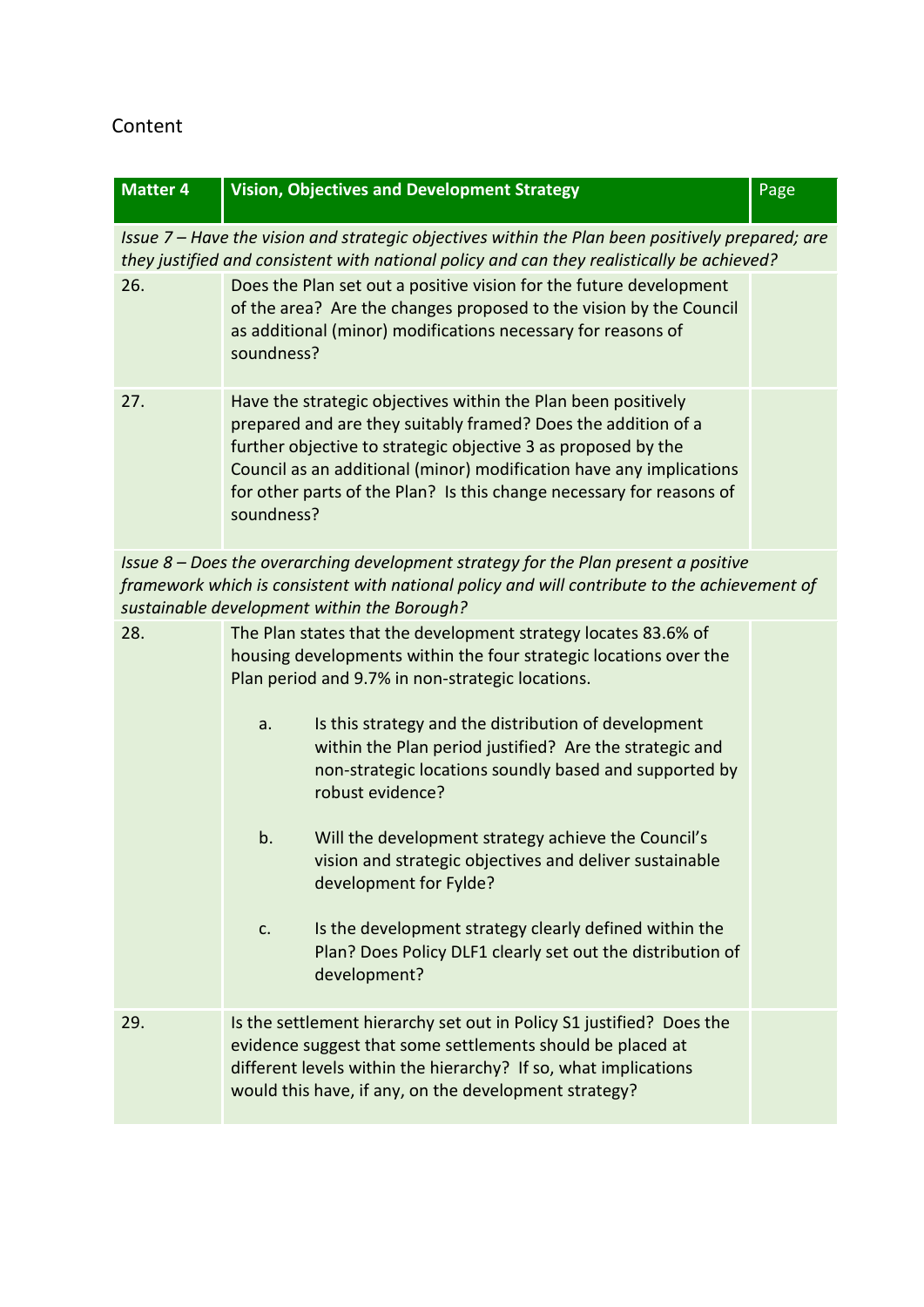#### **Matter 4 – Vision, Objectives and Development Strategy**

#### *Issue 7 – Have the vision and strategic objectives within the Plan been positively prepared; are they justified and consistent with national policy and can they realistically be achieved?*

Both the Vision for Fylde and the five Strategic Objectives within the Plan are considered to have been positively prepared, as they are based on sound evidence which has sought to address the Borough's objectively assessed needs. The Council considers that the Vision and Strategic Objectives appropriately address the needs of local residents and those in the neighbouring authorities through the provision of market and affordable housing, the growth and diversification of employment opportunities and addresses the needs of particular groups such as the elderly, whilst also protecting the natural and historical environment.

In addition, the Council considers the Vision and Strategic Objectives are justified; they are based on a strong up to date evidence base which highlights Fylde's local distinctiveness, and informed by key issues facing the Borough, together with the responses received from the community throughout the six stages of consultation and engagement.

Furthermore, the Council consider that both the Vision and Strategic Objectives are consistent with national policy and set out how the Plan will contribute to the achievement of sustainable development throughout the Plan period. They provide positive approaches towards development, the promotion of growth particularly in the proposed four Strategic Locations for Development, and recognise the benefits these will bring to local residents, not only in Fylde but also neighbouring authorities, employees and visitors to the Borough. Supporting text and justification to the majority of the proposed policies also set out how they will be delivered, which is also addressed in the Infrastructure Delivery Plan (SD003) and the ongoing monitoring of the Plan as set out in Appendix 8: Performance Monitoring Framework and the yearly Authority Monitoring Report (ED008).

#### **26 Does the Plan set out a positive vision for the future development of the area? Are the changes proposed to the vision by the Council as additional (minor) modifications necessary for reasons of soundness?**

26.1 Yes, the Council considers that the Plan sets out a positive, appropriate, justified and effective Vision for future development within the Borough to 2032. The Vision has been developed throughout the Plan preparation process, and has been amended at various stages in response to comments received via the various consultation stages, the recommendations of the Sustainability Appraisal (SD004a page 37-38), other technical documents and the challenges and opportunities facing Fylde over the coming Plan period, in line with paragraph 150 of the Framework.

26.2 The changes proposed to the Vision by the Council in the Schedule of Proposed Minor Modifications (SD014) are not necessary for reasons of soundness. The minor modification referred to in regards to paragraph 4, is only a minor factual correction as the site "is within" the Blackpool Airport Enterprise Zone and not "close to". The minor modification relating to paragraph 8, is simply an additional sentence, in order to update existing information for clarity and accuracy purposes.

**27 Have the strategic objectives within the Plan been positively prepared and are they suitably framed? Does the addition of a further objective to strategic objective 3 as proposed by the Council**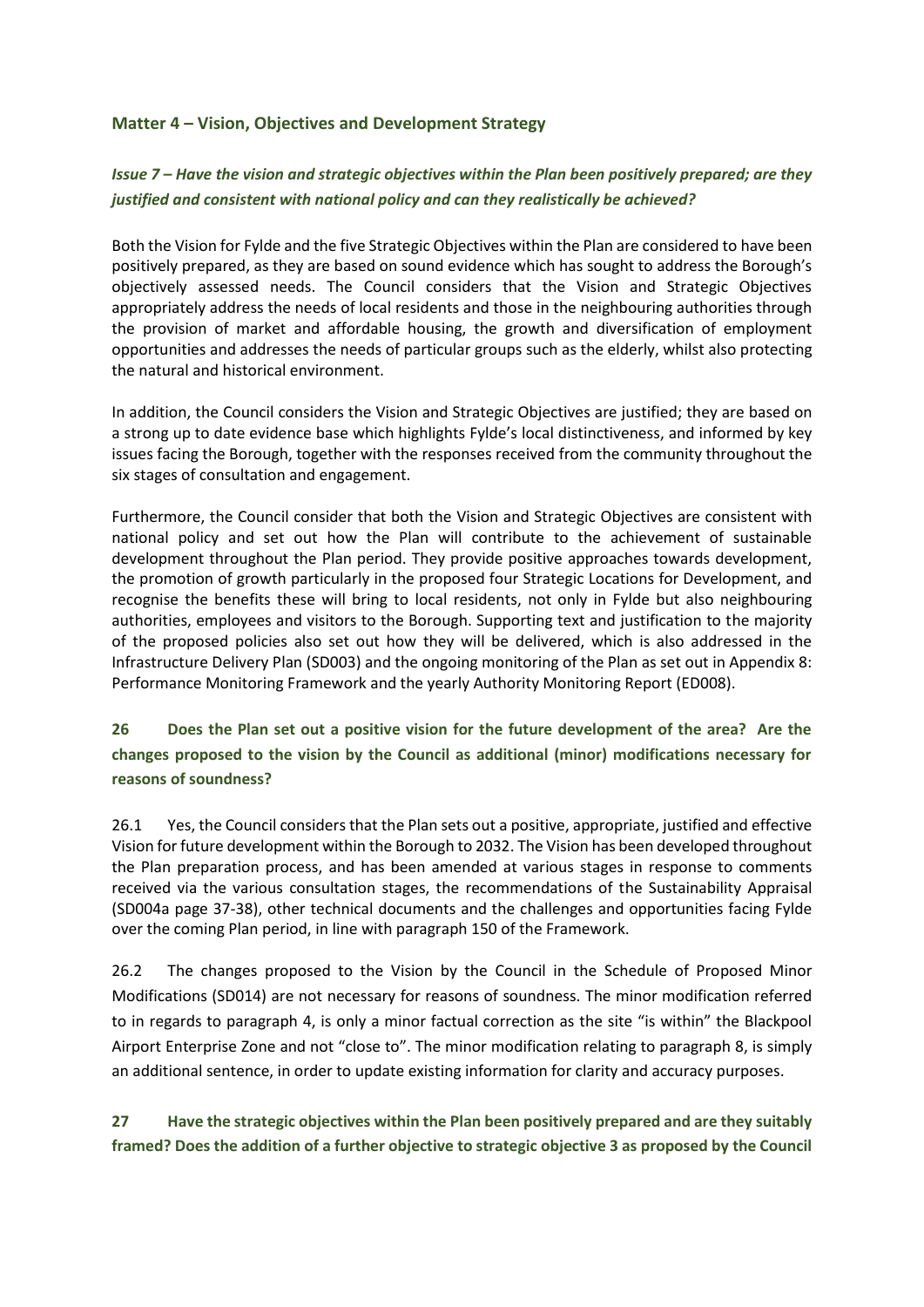#### **as an additional (minor) modification have any implications for other parts of the Plan? Is this change necessary for reasons of soundness?**

27.1 The strategic objectives cover the key strategic matters relevant to the Plan, and meeting them will deliver the Vision for Fylde to 2032. These have been appropriately produced, developed initially at the Vision, Issues and Objectives stage in 2011, where the Council sought views from local communities and statutory consultees and other stakeholders with specific reference to the strategic objectives. Following this stage the strategic objectives were revised as a result of each consultation, and although the core goal and text of the strategic objectives have remained basically the same, they have altered in order to resolve the issues identified.

27.2 The strategic objectives have been prepared with the three main dimensions of sustainable development in mind, i.e. economic, social and environmental, in line with the Framework, whilst also relating these three aspects to the objectively assessed needs of the Borough. The strategic objectives have been informed by up to date evidence and tested extensively through the various stages of consultation, and amended accordingly if required. The council consider that they represent local aspirations balanced against the key issues of the Borough.

27.3 The Council considers the overall growth and spatial strategies provide a positive framework for the Borough consistent with national policy and will contribute to the achievement of sustainable development.

27.4 The proposed additional bullet point for Strategic Objective 3, is aligned with *Policy T1: Strategic Highway Improvements*, however, the Council do not consider that this bullet point would have any significant implications for this specific policy or other parts of the Plan. The proposed addition as set out in the Schedule of Proposed Minor Modifications (SD014) is not considered necessary for reasons of soundness, but is simply a factual bullet point for clarity, to address and reflect a currently pursued scheme, which recognises a change in circumstance that is already referred to elsewhere within the Plan.

*Issue 8 – Does the overarching development strategy for the Plan present a positive framework which is consistent with national policy and will contribute to the achievement of sustainable development within the Borough?*

**28 The Plan states that the development strategy locates 83.6% of housing developments within the four strategic locations over the Plan period and 9.7% in non-strategic locations.** 

**a. Is this strategy and the distribution of development within the Plan period justified? Are the strategic and non-strategic locations soundly based and supported by robust evidence?**

28a.1 The strategy and distribution of development set out in the plan has developed from the earlier Issues and Options stage of plan preparation, being a hybrid option developing over a series of interim stages, each of which has been subject to sustainability appraisal and full public consultation exercises. The strategy spreads development around the four most sustainable locations in the borough. The evolution of the strategy in this form was supported by the SA process, which identified sustainability advantages in locating strategic development at each of the four locations. Explanation is given in the SA to the Preferred Option (EL3.010, pages 52-55, pages 62-65 of the pdf).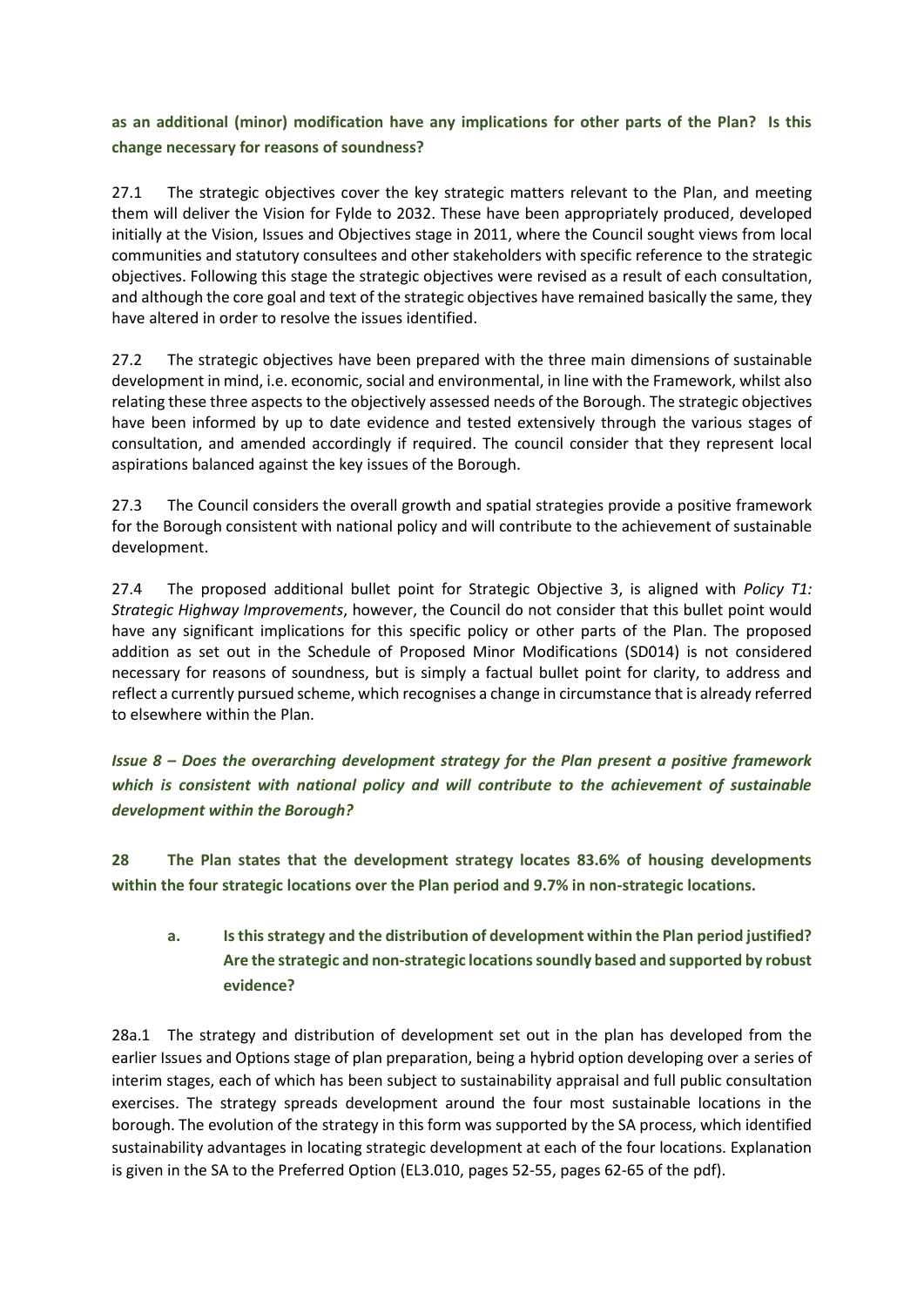28a.2 There are some corrections needed to the numbers shown in Table 2 against the Trajectory in Appendix 2 of the plan. The actual housing numbers and proportions (at base date  $31<sup>st</sup>$  March 2016), in accordance with the Trajectory are as follows:

| Location                      | <b>Total housing</b> | Percentage of total supply |  |
|-------------------------------|----------------------|----------------------------|--|
| SL1 Lytham & St. Annes        | 1839                 | 23.3%                      |  |
| SL2 Fylde-Blackpool Periphery | 2311                 | 29.3%                      |  |
| SL3 Warton                    | 840                  | 10.6%                      |  |
| SL4 Kirkham Wesham            | 1141                 | 14.4%                      |  |
| SL5 Non-strategic locations   | 762                  | 9.6%                       |  |
| Allowances and unallocated    | 1007                 | 12.8%                      |  |
| Total                         | 7898                 |                            |  |

28a.3 Recent appeal decisions granting permission to additional strategic sites will alter the balance of these figures. These are an additional 170 dwellings at Kirkham/Wesham (of which 95 were recorded in proposed minor modification MNR009); and an additional 490 dwellings at Warton. However, given that other permissions have occurred through the year, it is proposed to give a more detailed update at the Examination Hearing.

28a.4 To a considerable extent, the development strategy reflects the distribution of sites that are committed, or where the council has resolved to approve an application subject to a Section 106 agreement. Strategic sites that remain as allocations are supported by a willing developer. The focus on sites which have been brought forward, supported by other deliverable sites, demonstrates that the plan will be effective.

28a.5 There is not a peppering of rural villages with services throughout the rural area, as might be found in other regions. The seven villages identified as Tier 1 Larger Rural Settlements and Tier 2 Smaller Rural Settlements represent the full complement of rural settlements that have any significant service provision. Outside these, the population of the rural area is very sparse, and the hamlets found are very small and have very few services. This is reflected in the results of the assessment in the Settlement Hierarchy Background Paper (ED002). The identification of the non-strategic locations is therefore robustly justified.

28a.6 For information, the strategic locations and the number of homes planned for each, corrected to the numbers in paragraph 28a.2 above, are shown on the map attached as Appendix 1 to this document. This shows that the distribution is not concentrated, as implied by the initial part of question 28, but spread between the four most sustainable locations in the borough, with no single location accommodating more than 30% of the total housing. The plan therefore follows the principles of sustainable development, with all sustainable settlements making a contribution to the housing delivered by the plan.

#### **b. Will the development strategy achieve the Council's vision and strategic objectives and deliver sustainable development for Fylde?**

28b.1 Both the Vision for Fylde and the Strategic Objectives will ensure that Fylde will continue to develop as a vibrant, prosperous place to live, and are focussed on providing sustainable development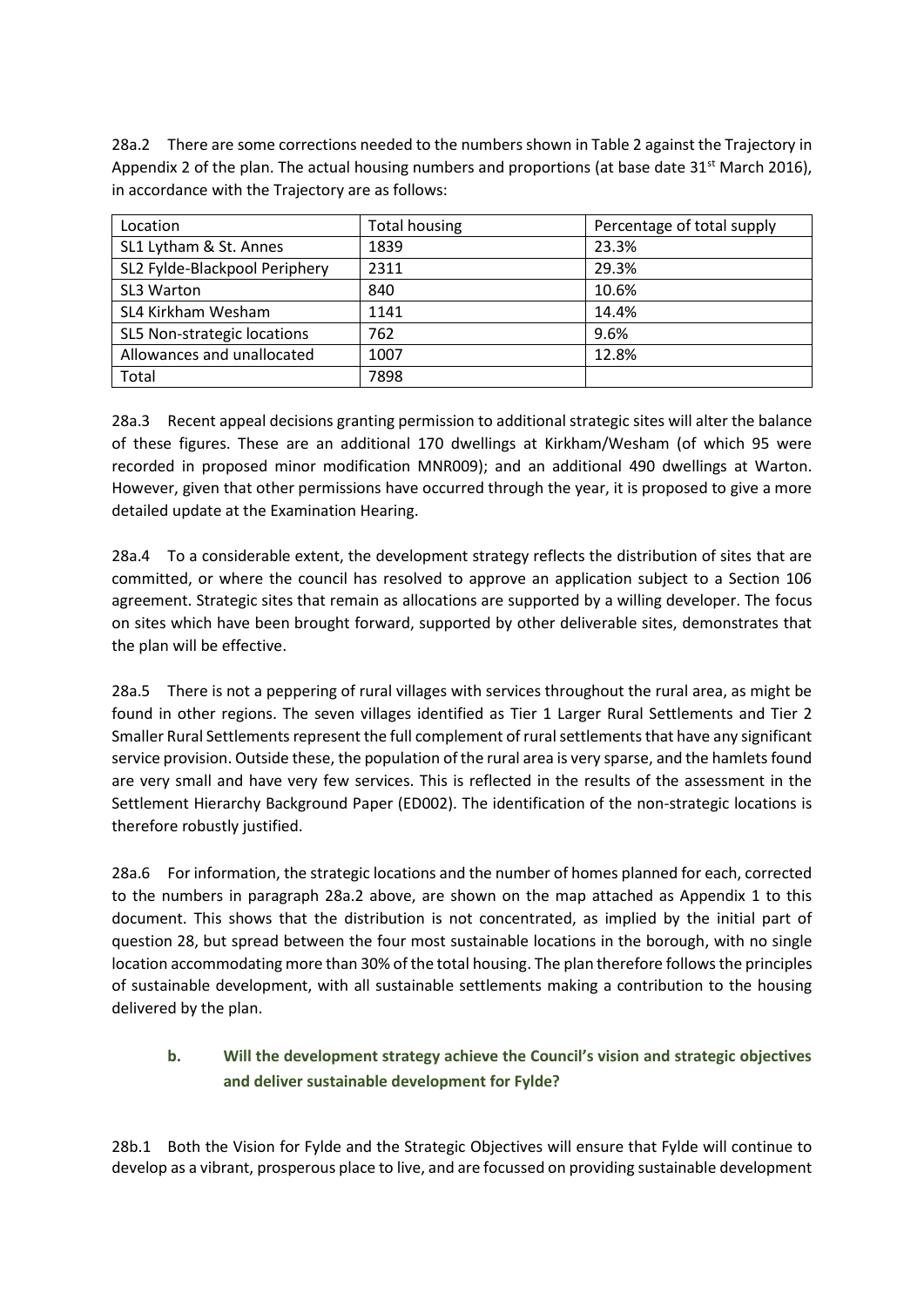and growth for the Borough. The Council at an early stage took the decision to focus the majority of this growth around the four Strategic Locations for Development, as these areas provide the most sustainable locations for access to transport, employment and areas of growth; away from Green Belt, protected biological sites and flood zones. It is considered that the balance of development over the four strategic locations will ensure the deliverability of the plan as a whole. The % figures are not intended to be rigidly and precisely applied, but rather act as a strategic aim for the spatial distribution of housing in the Local Plan.

28b.2 The spatial distribution is based on a clear vision and grounded in close community engagement. Extensive consultation has been undertaken within the rural communities to understand what people in these communities wanted, what they hoped to see improved and how they pictured their particular rural community to look like after and during the Plan period. As such the Council considers that the Plan meets with the aspirations of the rural settlements and is in line with the Government's recently published Housing White paper "Fixing our broken housing market", as it states on page 22 para 1.1 "*Up-to-date plans are essential because they provide clarity to communities and developers about where homes should be built and where not, so that development is planned rather than the result of speculative applications*".

28b.3 Reference to rural communities being able to "*grow and making it easier to build new settlements"*, in the Housing White paper "Fixing our broken housing market", (pages 18 and 21), appears to be a recurring theme, and the Council considers that through its proposed planned growth in Fylde's rural communities (which for a borough the size of Fylde are few in number) and the proposed Whyndyke Farm scheme, which will see a new Garden village created on the edge of Blackpool, (providing 810 new homes and 20 hectares of non-residential development), it is already achieving the Government's vision of planning for the right homes in the right places.

### **c. Is the development strategy clearly defined within the Plan? Does Policy DLF1 clearly set out the distribution of development?**

28c.1 Policy DLF1 sets out the overall amount of housing and employment development proposed, the identity of the strategic locations and non-strategic locations for development, and makes an allowance for windfalls and small sites. The strategy concentrates development within the four strategic locations of Lytham St. Annes, Fylde-Blackpool Periphery, Warton and Kirkham/Wesham. Policy S1 goes further in describing the role and function of the different settlements.

28c.2 The balance of development between the locations is set out in detail in Table 2 within the supporting text to Policy DLF1, on the Policies Map, and is detailed in the Housing Trajectory (Appendix 2). It should be noted that, as a consequence of recent appeal decisions, there is a degree of adjustment to be made to the overall quantity of housing and its distribution shown in Table 2; however the strategy remains as defined by policy DLF1.

## **29 Is the settlement hierarchy set out in Policy S1 justified? Does the evidence suggest that some settlements should be placed at different levels within the hierarchy? If so, what implications would this have, if any, on the development strategy?**

29.1 The Council considers the settlement hierarchy as set out in Policy S1 to be justified and sound. The hierarchy of settlements was principally derived from the consideration of the existing layout of development and distribution of existing centres, which was initially carried out at the "Preferred